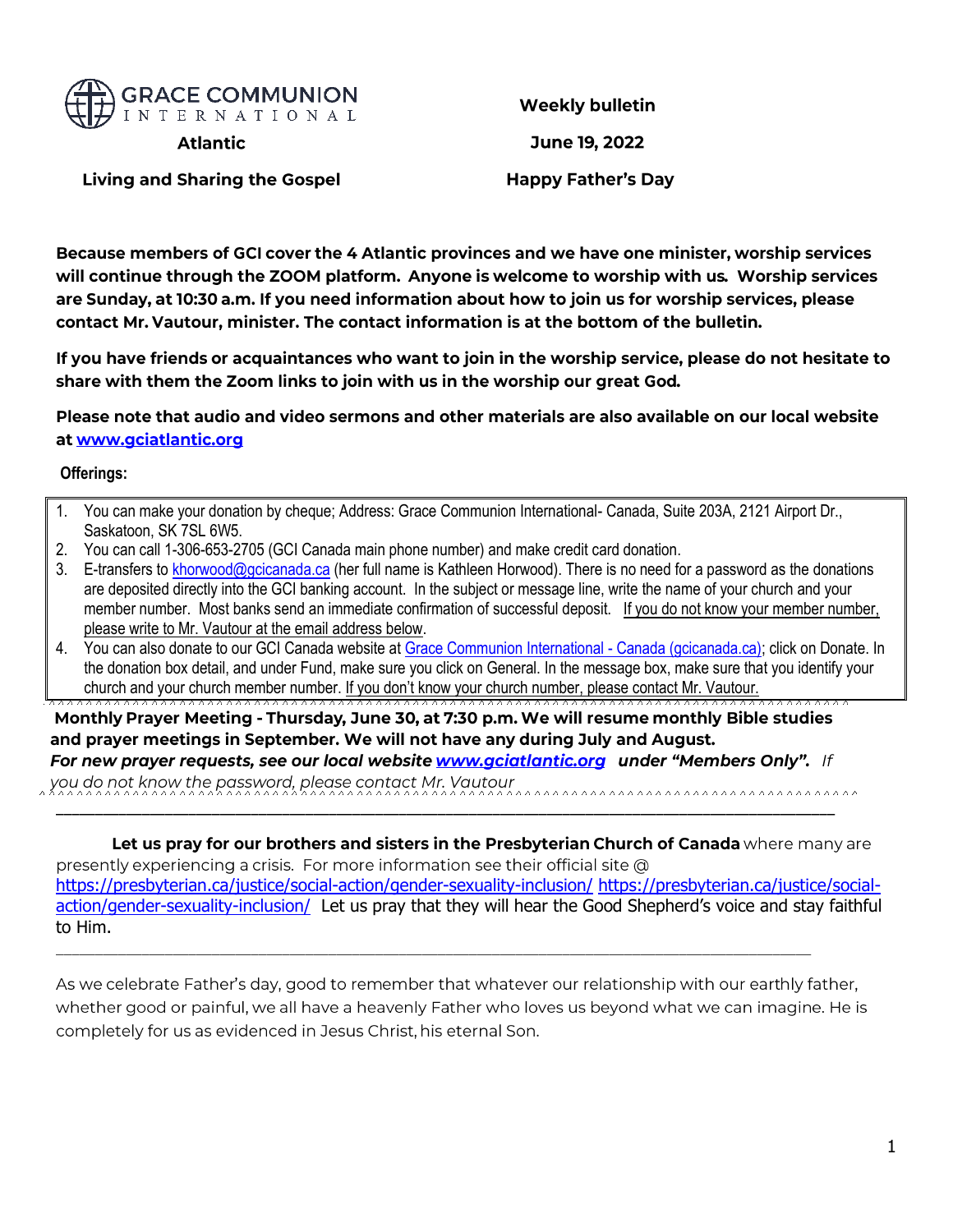The National Canadian conference scheduled for August 4 to August 7<sup>th</sup>, 2022. Everyone is invited. The theme of this year's conference is "Welcome Home". "This will be the first national conference of GCI members in a number of years.

It will be a time to collectively celebrate our life in Christ and to discover how the "Hope Avenue" is a way we can share this life with others. As Christians, we have been "welcomed home" into a relationship with our Triune God, and we have been given the blessing of being avenues, to welcome others into this unique relationship.

The underlying scripture passage for the Conference is found in the prayer or benediction of Paul in Ephesians 3:14-21". For more information, please see our Canadian website at https://www.gcicanada.ca/news\_updates.html?NewsID=108 where you will find all the details.

### Jesus' Exclusive Connection to Human Nature with Jeannine Graham (from www.gcs.edu GCI Seminary

Gary Deddo: Welcome once again. (Jeannine Graham: Thank you.) It's great to have you here. I know another area of interest that you've written about is what's called "the one and the many." You wrote a journal article on this, especially James Torrance's understanding of the one and the many. But I never heard much about that when I was growing up. Tell us what your interest was. Why talk about Jesus as the one for the many?

**Jeannine Graham:** Well, in my upbringing I never heard that either. It wasn't until I studied with Torrance that that novel concept came. But it was related to the representation-substitution thing that I talked about earlier. He gave me a category, I guess, a lens by which to look at the Scriptures. You can see that running through numerous places. One place is when God establishes a covenant with Abraham.

When I've taught Bible survey, I usually ask my students a question after we talk about the creation stories in Genesis 1 and 2. And then things get wrecked up in Genesis 3 and all hell breaks loose and alienation abounds. And I say, "Okay. For 30 seconds, this is your chance to be God: how would you fix the situation? Go." So they talk to their neighbor and come up with all sorts of solutions. Most of them have these mega instantaneous, by fiat, God changes things just like that. But then somehow that sacrifice is freewill, and so we've got to work that in, and they never come up with a biblical solution. I said, "Those are interesting, that's not the choice that God made."

God begins to fix the solution one person at a time. One person. He identifies Abraham. He gives these promises to Abraham: "I'm going to bless you. I'm going to bless those who bless you. I'm going to make your name great. I'm going to give you many descendants." Abraham has all these promises and then God says, "I want you to pack up go to this place I'll give you." He doesn't have an itinerary. He doesn't know where God is going to lead him. It would have been an interesting conversation with Sarai. "Where are we going?" "I don't know." "Why are we going?" "I don't know, but God told us so."

That becomes the beginning of the covenant relationship. Through this one person, he's going to begin to build a people, who become the people of Israel. God chooses this people, insignificant people. He could have chosen any group, but chooses this people to be the vehicle, the vessel, through whom God is going to work his covenant purposes out – to eventually gather all nations to himself. He's not going to opt for the fiat solution. He's going to sidle up to these people, to enter into a relationship with these people, and through their history, the world will see something at the heart of who God is, and something of the desperate need of human nature – the human condition. What a great privilege for Israel to be that vessel—but it's also a great responsibility to try to live up to that covenant partnership, to be that faithful covenant partner.

Meanwhile then, in their history, there are "one and the many" instances – the Levites are one of the 12 tribes. The 11 tribes are given land. But the Levites are not given lands because they're to be interspersed with all of the tribes to be kind of the worship coordinators of the tribe. They have a special mission as the one to bless and benefit the many.

After God delivers Israel from Egypt, there's a sacrifice that God institutes – by which God is going to redeem the firstborn sons of Israel. The last plague that forced the hand of Pharaoh to "let my people go" and let the Exodus happen was the killing of the firstborn – except that the children of Israel were protected. The Angel of Death passed over their houses, protecting their firstborn. But the sacrifice was to redeem the firstborn, on whom God had a claim. And the firstborn are representing the many people of Israel.

Probably the one that stands out the best, the most vivid to me, was one that Torrance mentions constantly in his writings and teachings. On the Day of Atonement, on one day of the year (around October or so), the Old Testament high priest is going to act on behalf of the many – the people of Israel. He washes himself, a special cleansing, to cleanse himself from his own sin, because he's a human sinner as well. He puts on certain special vestments. He sets himself apart. He sanctifies himself to do this act on behalf of the people.

Then the people come symbolically with their collective, year-long collection of sins and there's two sacrificial animals. He lays his hands on one and banishes it, with the weight of the sins of the people laid on that animal. He's identifying with the righteousness of God. We are guilty; God is right to judge us. We lay our sins symbolically on this animal and he is led into the wilderness to take the sins of the people away. The other animal is slain, and the blood is collected and taken into the Holy of Holies.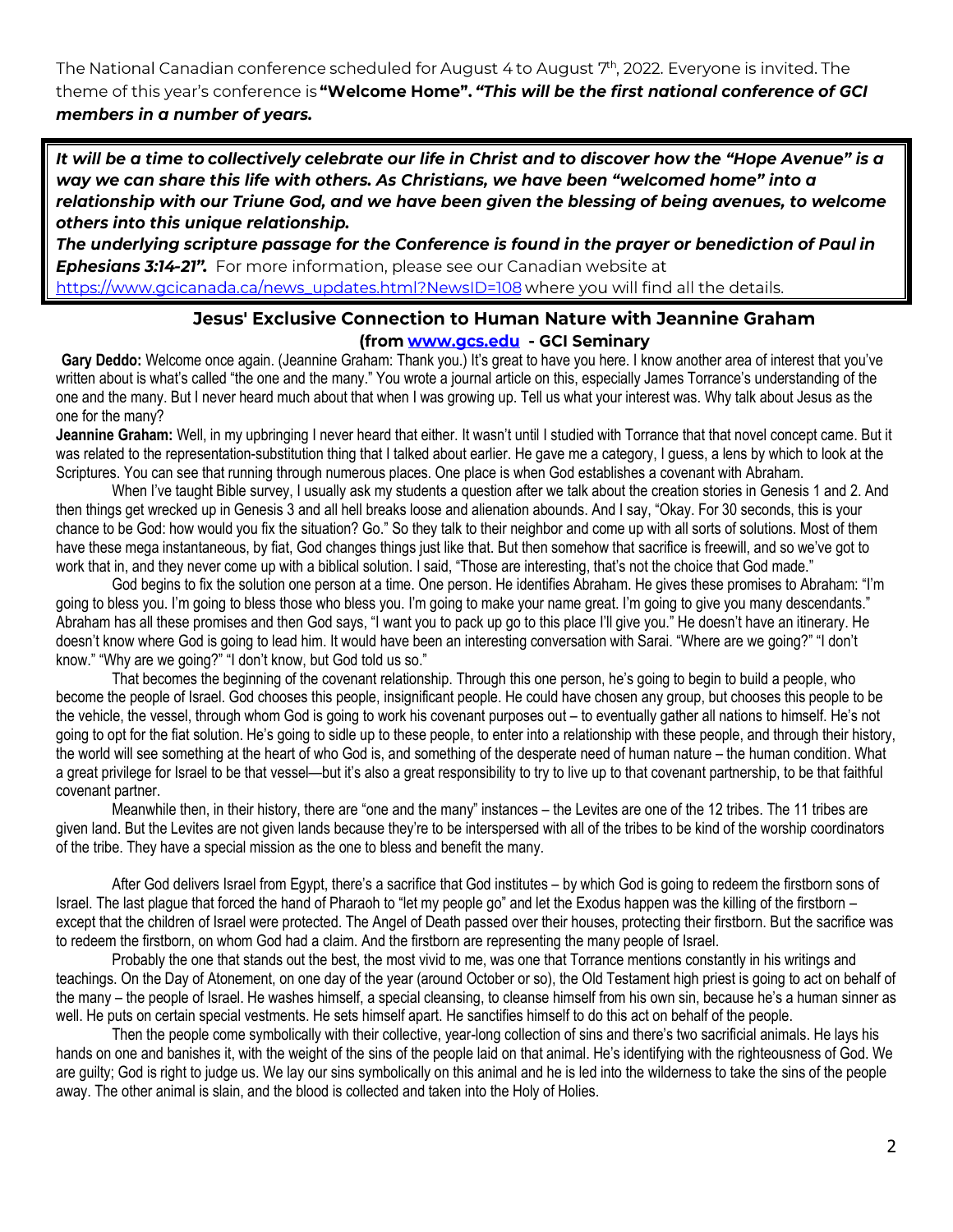Up to this point, the high priest is acting on behalf of all the people. He is the one representative, acting on behalf of the many. He goes in with this blood sacrifice before the Holy of Holies pleading with God to remember his covenant relationship, to forgive the people, to restore them to right relationship. When he comes out of the Holy of Holies, now he's representing God to the people. Before, he was representing the people to God. Now, he's representing God to the people with a blessing of peace, the assurance of restoration. That covenant relationship has been renewed. They don't have to drag their accumulated guilt from year to year. It's like that ball and chain is cut and they have a new start. It says (I think in Hebrews 6), all Israel entered into the Holy of Holies… (well, not literally, or there wouldn't be a place for them). They enter, in the person of their representative. And the people of God got that. This double representative relationship was patently obvious. That was at the heart of their sacrificial life, their worship life.

What Torrance did for me, besides highlighting that for me, was to say, Jesus is talked about as the High Priest, especially in the book of Hebrews, but also in John 17. In the high priestly prayer before he's arrested, Jesus prays to his Father. He says, I sanctify myself. I set myself apart, just like the high priest of old set himself apart, he sanctifies himself. He has no need to atone for his own sins because he's lived a sinless life. The high priest in the Old Testament would wear a vestment that had 12 stones representing the 12 tribes of Israel, signifying his solidarity with Israel. Jesus is representing humanity. He is going to be led to the cross. At that time he is both the high priest and the sacrificial victim all in one, fulfilling the covenant promises and taking the penalty, the judgment of sin upon himself. All of that is happening in the cross.

Then, before he leaves to ascend to heaven, he gives the blessing of peace to his disciples – the relationship is restored, and he breathed on them the Holy Spirit. The Holy Spirit becomes the empowerment for them to carry on his ministry. He will continue his ministry, his continuing priesthood. He doesn't hang up his priestly vestments when he goes to heaven. He doesn't even divest himself of his humanity. He continues his humanity in its glorified state after the resurrection. He's still in heaven representing us and his priesthood still continues. But now he's present to us in a different sort of way through the Holy Spirit.

**GD**: So the idea of one for the many, which I don't think many hear about, is biblical. It's represented at many different places throughout and it finds its fulfillment in Christ, so he ends up being the one for the many…

**JG**: And in the New Testament: Romans 6, when he died, we died. That's one for the many. When he was baptized, we were baptized. We share in the one baptism of Jesus – that started in the waters of Jordan and culminates on the cross. He took our place, identifying with us and in solidarity with us. And when he died, Paul says, we're included in that.

**GD**: Other interesting things that I think are related to this: maybe you could talk a little about Jesus being, sometimes the terminology is the "federal head of humanity" and also – Pauline language – Jesus being the new Adam. How does that fit in?

**JG**: Well, in my book, … I play around with four different terminologies, and the second one speaks to that. But the first one I'd say, and it has to do with the one and the many – I used the word exclusive. He is THE one for the many. He's not just one among many prophets. He's not just one guru who had a little more clear God-consciousness than the rest of us; he was a man ahead of his time. He was not just our moral exemplar and great moral teacher we try to emulate. He is THE prophet, THE teacher, THE priest, exclusively.

Because of his exclusive identity as fully God and fully human, that exclusivity enables him to be the all-inclusive one. It's because of his unique identity he is able to do the second point – exclusivity, the one for the many inclusivity. The many in the one. He is able to do that uniquely. No other person… I can't climb inside your humanity, you know, there are barriers.

Two things tip me off in this direction: One is the language I find in Romans 5:12-21. Paul uses an Adam/Christ parallelism and he says, just as Adam, through his act of disobedience, brought condemnation and judgment and death, so another man (and we hear that referred to as second Adam in various ways; clearly a second Adam would jive with that)…. Another man through his (not only one act) whole life of obedience and faithfulness brought justification and life.

You constantly see this: just as Adam started the ball rolling in a disastrous legacy (where the bottom line is that we're imprisoned in sin and can't help ourselves – as the descendants of that legacy), Jesus, in a way, reboots humanity. He takes upon himself our flesh and takes it through every stage of human existence doing right where the first Adam did wrong, obeying where the first Adam and Eve personally did wrong. Trusting with all his heart where Adam and Eve were trusting themselves and deviating from God's plan.

In a way (to use T.F. Torrance's language), God's been bending our rebellious wills back to himself. Not just in a fiat – snap of the finger sort of way – but by living through our humanity from day to day, moment to moment, responding to the Father with faithfulness, that's the faithful human covenant response that I talked about previously. And in so doing he is re-wiring, he is re-creating our humanity. That process culminates on the cross. It doesn't begin with the cross. Again, highlighting the significance of Jesus' whole life. That's the Adam/Christ parallelism in Romans 5.

The other part takes us back to who is Jesus. When I read John 1, **"In the beginning was the Word and the Word was with God and the Word was God. He was in the beginning… and through him all things came into being."** Through this Word… (We don't know yet – it seems like maybe it's a verbal word, until we get to verse 14 and we realize the Word became flesh and dwelt among us. Oh, that's the Son of God who becomes incarnate as Jesus. So, we're not just talking about a verbal word.) This is the Word through whom all things came into being. That same idea is in Colossians 1, it's in Hebrews 1, it's replete.

The Creator Word, when he takes upon himself our flesh, he can connect with us, he has a connection with our being because it's through him our being came into existence. Our ontological existence (the fancy terminology) is linked to our Creator. (You can't do that for me; I can't do that for you.) The Creator/Word becomes flesh and so he already has this capability of affecting, transforming, impacting your humanity, my humanity. The Creator/Word alone can re-create.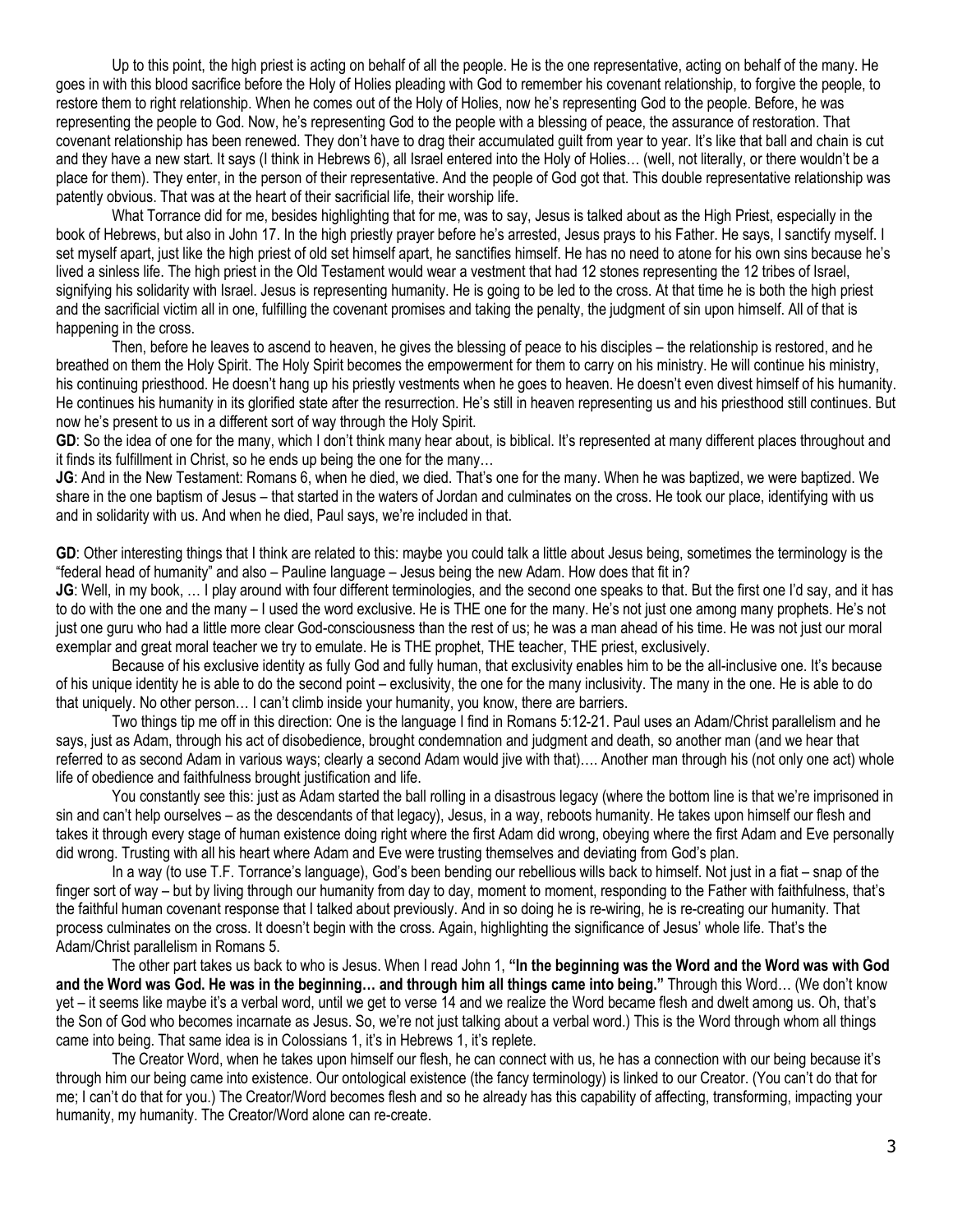That's the hard part that my students struggle with, because they're not used to thinking of Jesus… (They're used to thinking of Jesus as an individual. He's an individual, you're an individual and a great individual. He does great things.) But to think that he is the head of humanity, the Creator/Word that is connected, that my humanity is included in him, he bound himself to my humanity, that's a challenge. But that's what I hear in Scripture.

**GD:** That's a unique and surprising connection of Christ, the one for the many… it's surprising.

**JG:** And the many in the one. That's the second inclusive, in the one. Maybe this is a chance to talk about the "in Christ"? **GD:** Sure.

**JG:** Indulge me. I get excited about this because this whole thing is not theoretical to me. This makes all the difference in how I look at the Christian life and I used to try to live a Christian life through my own efforts. I wouldn't confess to that at that time. That would be works righteousness, how dare I. But when I look back I think, yeah, I was stuck in that route. That's what sent me to Scotland, because I always had the feeling that God was disappointed in me. Somehow I wasn't measuring up. I wasn't doing enough. I wasn't jumping high enough, I wasn't running fast enough. I wasn't fill-in-the-blank enough to measure up to God's acceptable standards, so I tried harder. If you buy into that recipe, that's what you're left with – it's just trying, trying harder, which will be exhausting after a while.

When I went to Scotland I thought "I hope there's better news that he has to tell me, that would get me off of that treadmill." Christ is representative substitution, the one from the many, was liberating me, severing me from that tie. But also it put me on a new trajectory. And I read Ephesians 1. This is where it just jumped into stark focus. I won't read the whole chapter but…

**3 Blessed be the God and Father of our Lord Jesus Christ who has blessed us in the heavenly realm with every spiritual blessing in Christ. [in Christ] 4 For he chose us in him before the creation of the world, to be holy and acceptable in his sight. 5 In love he predestined us to be adopted as his sons and daughters through Jesus Christ 6 to the praise of his glorious grace, which he has freely given us in the One he loves. 7 In him we have redemption through his blood, the forgiveness of sins, in accordance with the riches of God's grace 8 which he lavished on us. With all wisdom and understanding, 9 he made known to us the mystery of his will according to his good pleasure, which he purposed in Christ, 10 to be put into effect when the times had reached their fulfillment—to bring unity of all things in heaven and on earth under Christ. 11 In him we were also chosen, having been predestined according to the plan of him who works out everything in conformity with the purpose of his will, 12 in order that we, who were the first to hope in Christ, might be for the praise of his glory. 13 And you also were included in him when you heard the message of truth, the gospel of your salvation.**

Lights went on. Where is this salvation? Is not just something Jesus kind of accomplished and then he retires and here's this accomplishment that he did, that we tap into. This is so plain to me. The salvation is in him. It's nowhere else than in him. It's God doing surgery on the human life by taking humanity to himself and fixing it from within. As Calvin says, if we're not united to Jesus, we can't benefit from salvation. We have to be united with him. So, it's been wrought, this new nature, this recreated nature for us, has been wrought in the person of Jesus. You can't separate the person and the work.

We need to be united with Jesus, which happens by the Holy Spirit. The Holy Spirit awakens us to faith. This is for you and unites us with Jesus. So now, we participate in this new life in Christ. That's how I hear Paul saying in Galatians 2:20**: "I've been crucified with Christ. It's no longer I who live but Christ who lives in me."** Sounds like we're kicked to the curb. **"No longer I who live but Christ."** And then he goes, **"and the life that I live…"** oops, we're still in the picture. The life I now live is lived on a totally different basis. **"I live by the faith of the Son of God who loved me and gave himself for me."** Jesus becomes the source of our new life.

Paul says it elsewhere: **"Christ in us, the hope of glory" [Col. 1:27].** I never quite saw that. Because so much of the teaching that abounds, that I partook of was, Jesus did something. And it's not integrally related to him… he was the doer of it. But now it's done, it's like this package over here and we somehow need to unpack it and make it ours and apply it to ourselves and all that kind of stuff. No. The Christian life is day-to-day participating in union with him by faith. It's the joy of participating in his life, his accomplishments. So, inclusive.

Preclusive: the many are displaced by the one; we are divested of our illusion that we operate according to an independent source apart from our true source. No. God created us and, like it or not, we can't cut ourselves off from that source. That is our source. What Jesus wants to do is divest us of our pseudo-self, the illusion that we can pull it off, that we are our own source, that we can sever ourselves from our Creator.

And then on the last, to finish the last four… exclusive, the one for the many. Inclusive, the many in the one. Preclusive, the many displaced by the one. Conclusive, the one for the many. We are re-humanized. We are re-energized, re-personalized. Jesus' response for us doesn't mean that we don't respond. It means he enables us, he frees us from our imprisonment to sin. Paul talks about (**Galatians 3:22** says), we're imprisoned in sin. **Ephesians 2** even gets more stark: We are dead. If we are dead in sin, we can't enliven ourselves. Jesus comes to enliven us and enable us to offer our response to God in joyful gratitude, because it all doesn't hinge on us. That's the participation part, the enablement of the Holy Spirit to let Jesus' life be lived in us.

GD: Wonderful. You gave us a big picture, a rich and deep picture of Jesus as the one for the many. It's no wonder you wanted to write about that and teach about it. Thanks for sharing about it with us now.

#### **JG:** Thank you.

#### **About Jeannine Graham**

Associate Professor of Religious Studies, George Fox University, in Newburg, OR. She received her Ph.D. at the University of Aberdeen, under the direction of Professor James B. Torrance.